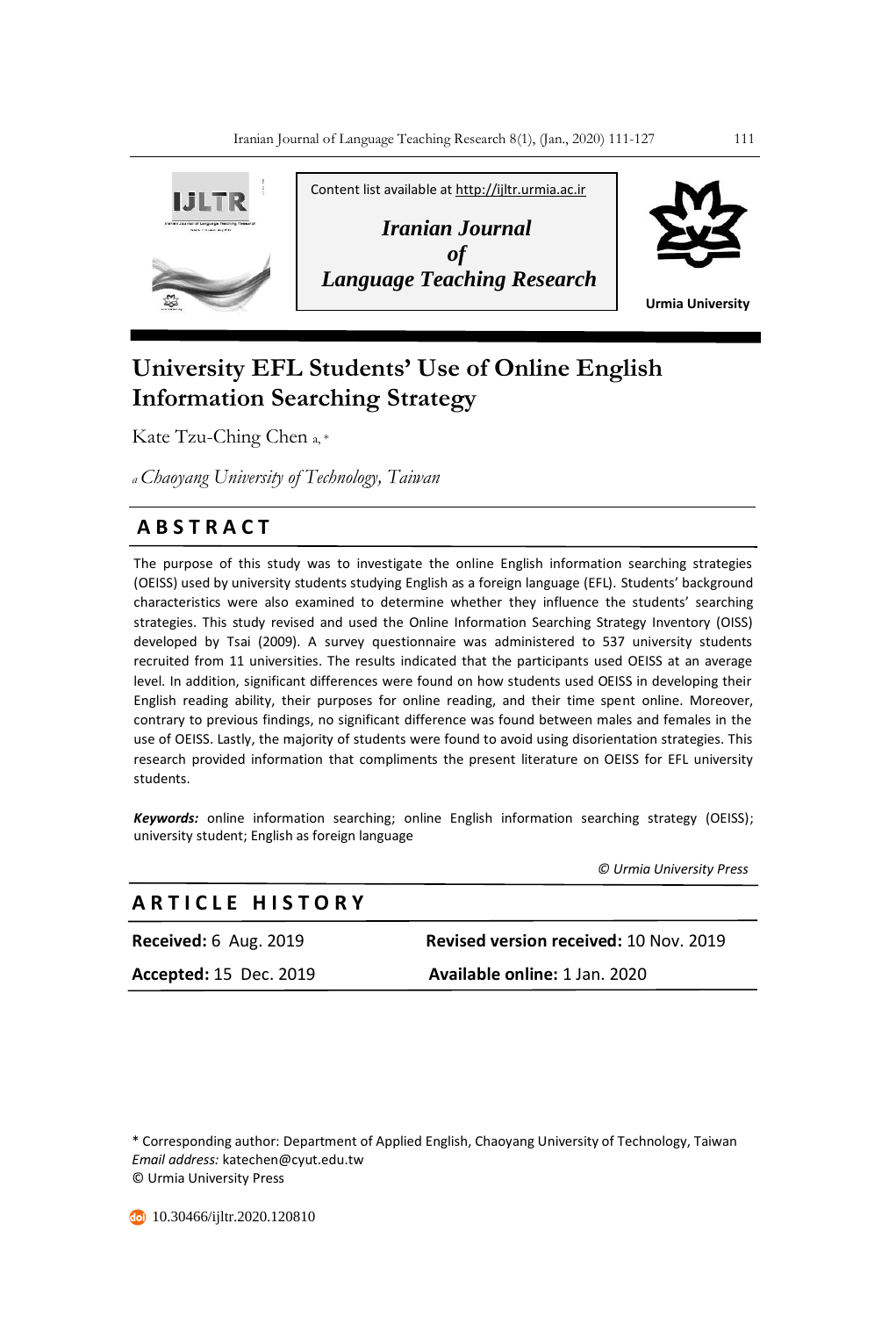#### **Introduction**

Seeking and obtaining information for learning purposes over the Internet is prevalent among students; it requires a variety of searching skills to explore new topics in all subject domains (Monchaux, Amadieu, Chevalier, & Mariné, 2015; Tsai, Liang, Hou, & Tsai, 2012). It is also essential for students to know the search systems available for use and how each system works to acquire the information needed, and to extract and organize the relevant information for it to be utilized efficiently (Thatcher, 2008). Unfortunately, most students experience difficulties in searching for English information online and in effectively locating and evaluating information needed to accomplish their academic tasks (Kuiper, Volman, & Terwel, 2008). They often struggle in identifying keywords, evaluating results and their web source, deciding on what information to use and adjust the process of searching (Walraven, Brand-gruwel, & Boshuizen, 2008).

The use of effective online searching strategies has been broadly recognized to be necessary and is especially crucial for school-related tasks, especially for novice online learners (Tsai, 2009). However, it is often falsely assumed that learners born in the digital age have innate online information searching skills and are able to search the Internet effectively (Thompson, 2013). In fact, the digital generation may not be competent in searching for information online and their skills for searching information are yet to be developed. Some may not possess the knowhow in terms of locating and evaluating online materials, despite growing up with easy access to digital information and communication technologies (Athreya & Mouza, 2016). The information available online is often jumbled, non-sequential, and interactive (Bojović, 2016); thus, students need to change their searching habits and deal with fluid informational environments, which is very different from the traditional way of searching information. Furthermore, it is critical for students to locate and recognize useful materials online and to synthesize it into meaningful information (Ho, Kuo, & Lin, 2012). This is a challenge for most students because they need to regularly develop, confirm, and adjust their search while using different strategies in the process (Nazim, 2008).

The ability to effectively search, locate, and evaluate English online information has become an essential skill for university students, especially for those *whose first language* is *not English*. English as a foreign language (EFL) students require a longer amount of time to read English information when searching online (Tseng, 2010); therefore, they would need different strategies to obtain the information they need. It is apparent that there are two gaps in the existing literature: first, online information searching strategies have not been probed in the EFL field; and second, only a few have investigated individual differences in the use of online English information searching strategies (OEISS). Therefore, this study examined the use of OEISS by university EFL students and explored the differences in their strategies based on individual characteristics. The ability to utilize appropriate strategies while searching online for English information will help students obtain results more effectively and efficiently. Therefore, this study intended to answer he following two research questions:

- a. What OEISS do university EFL students in Taiwan use?
- b. What patterns of variation in OEISS use exist in terms of their background characteristics (age, gender, year of study, years of English learning experience, perceived English reading ability, purposes of reading online, and time spend on online reading)?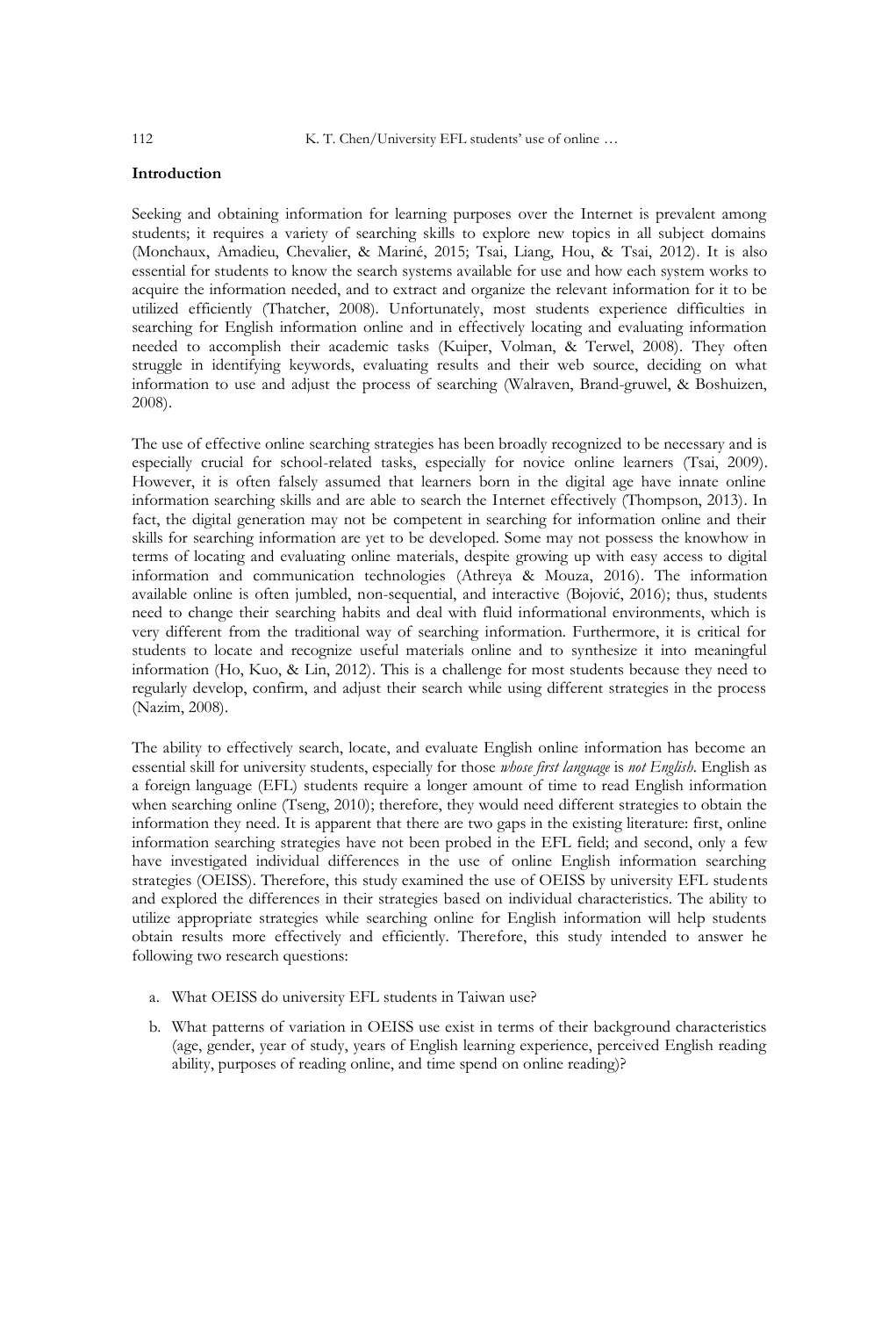#### **Review of Related Literature**

Considerable research has investigated student's online information searching problems and issues (Lin & Tsai, 2007). Some researchers indicated that when students attempt to search for online information, they are often unable to identify the information source, search effectively, and critically evaluate the information obtained (Julien & Barker, 2009; Walraven, Brand-Gruwel, & Boshuizen, 2009). Antonenko and Niederhauser (2010) specified that searching information in a hypertext environment has raised several concerns, and disorientation is one of the major issues that students face. The vastness and complexity of information available in the Internet have increased the difficulty of the searching process and have caused the students to experience disorientation, which is almost never experienced with the traditional way of searching information in a library (Jing & Mi, 2010; Lee, 2005). According to Jing and Mi's (2010) study results, students were expected to use the strategies needed to access the Internet but these were seldom provided in the instruction.

Tsai et al. (2012) noted that "online information searching and processing is a complex cognitive process involving multifaceted cognitive and metacognitive strategies" (p.881). Research on online information searching strategies began in the 2000s which primarily investigated the factors that influence the use of searching strategies (Tsai et al., 2012). These factors include users' searching behaviors (Joho, Jatowt, & Blanco, 2015), prior domain-specific content knowledge (Monchaux et al., 2015; Sanchiz et al., 2017), user characteristics (Çevik, 2015), web experience and task performance (She, Cheng, Li, Wang, Chiu, Lee, Chou, & Chuang, 2012), epistemological beliefs (Çevik, 2015; Mason, Ariasi, & Boldrin, 2011), students' affective considerations (Kroustallaki, Kokkinaki, Sideridis, & Simos, 2015) and the nature of tasks or contexts (Laxman, 2010).

Prior to 2009, researchers studied the assessment and use of online searching strategies to enhance students' research skills on the Internet (Laxman, 2010; She et al., 2012; Tsai, 2009; Tsai et al., 2012; Wu & Tsai, 2005; Wu & Tsai, 2007). However most of these studies only had a small sample size (less than 100 participants). Then in 2009, Tsai (2009) recruited a sufficient number of participants consisting of 324 high school students and evaluated their strategies used by that later resulted with the Online Information Searching Strategies Inventory (OISSI). The OISSI provided educators an opportunity to understand their students' online searching abilities, suggested possible online-embedded scaffoldings for effective strategy uses, and pointed out the important factors that influence user's choice of online information searching strategy, such as gender and student's weekly online searching hours.

Previous studies (e.g., Tsai, 2009; Zhou, 2014) have found that differences in web searching patterns and behaviors between males and females exist. Males were found to be more successful searchers, frequent Internet users, and have utilized the Internet for a wider range of activities (Dixon, Correa, Straubhaar, Covarrubias, Graber, Spence, & Rojas, 2014). They were observed to be better at utilizing navigation patterns such as formulating queries, following up on hits, and filtering information in the search process, and is more likely to succeed in obtaining required information (Chen & Macredie, 2010; Kim, Lehto, & Morrison, 2007). Other researches have also explored gender and have found that it exerts a major influence on the selection of searching strategy to be used (Tsai, 2009; Tsai et al., 2012). The study by Tsai (2009) indicated that male high school students were better at using behavioral and procedural strategies than females. Meanwhile, Tsai et al. (2012) found that when searching online daily information, female university students demonstrated a significantly better behavioral strategy use. The latest research finding by Kurt and Emiroğlu (2018) showed that male university students used online information searching strategies more frequently than female students. Aside from gender, other factors such as differences between OEISS strategies and variations in its use based on students'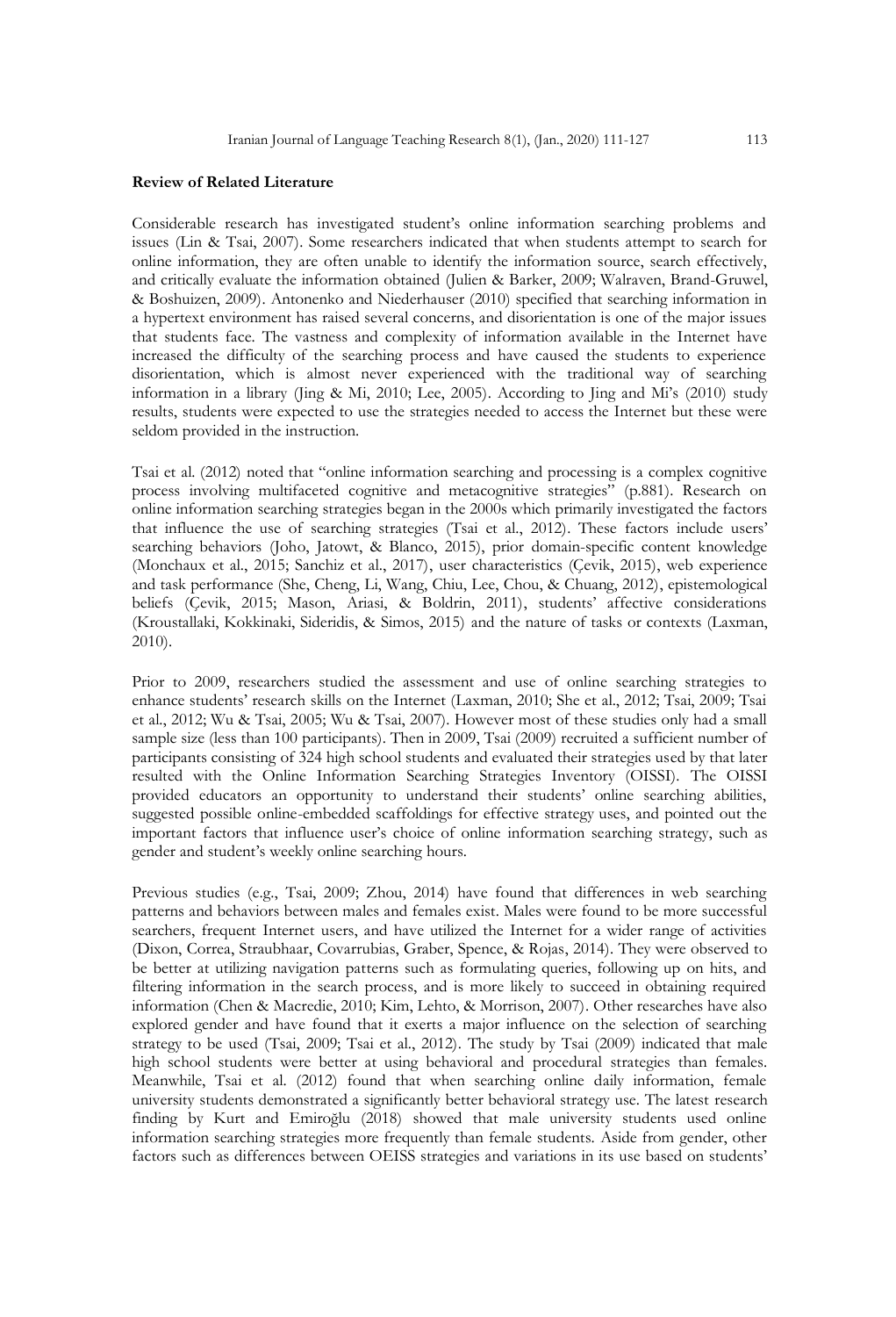114 K. T. Chen/University EFL students' use of online ...

background characteristics have not been particularly focused on.

#### **Theoretical Framework of the Study**

A framework for analyzing OEISS has been developed and designed by Tsai and Tsai (2003) which categorized the searching strategies used by students on the Internet into seven aspects in three domains (shown in Figure 1). This framework was used by Tsai (2009) to create the Online Information Searching Strategies Inventory (OISSI) consisting of 25 searching strategies*.* Cronbach Alpha values were 0.88 for disorientation, 0.79 for evaluation, 0.79 for purposeful thinking, 0.82 for trial and error, 0.75 for selecting main ideas, 0.74 for control, and 0.64 for problem solving, with a total reliability coefficient of 0.91. The total explained variance of factor analysis was 68%. The present study adopted this model because of its high reliability in profiling university EFL students' use of OEISS and to investigate the influence of background characteristics on their use. The seven aspects of OEISS used in this study are defined below:

- a. Control aspect (CON): skills required for employing online searching strategies to obtain English information.
- b. Disorientation aspect (DIS): self-awareness of searching orientation when searching English information online.
- c. Trial & error aspect (TE): skills required for utilizing different online English information searching approaches.
- d. Problem solving aspect (PS): skills and commitment to solve problems and issues encountered from searching English information online.
- e. Purposeful thinking aspect (PT): skills required to execute self-monitoring of online English information searching.
- f. Select main ideas aspect (SMI): skills needed to recognize main concepts of English information searched online.
- g. Evaluation aspect (EVA): skills required to evaluate and unify English information obtained online.



*Figure 1.* Tsai and Tsai's (2003) Model of Online Information Searching Strategies (OISS)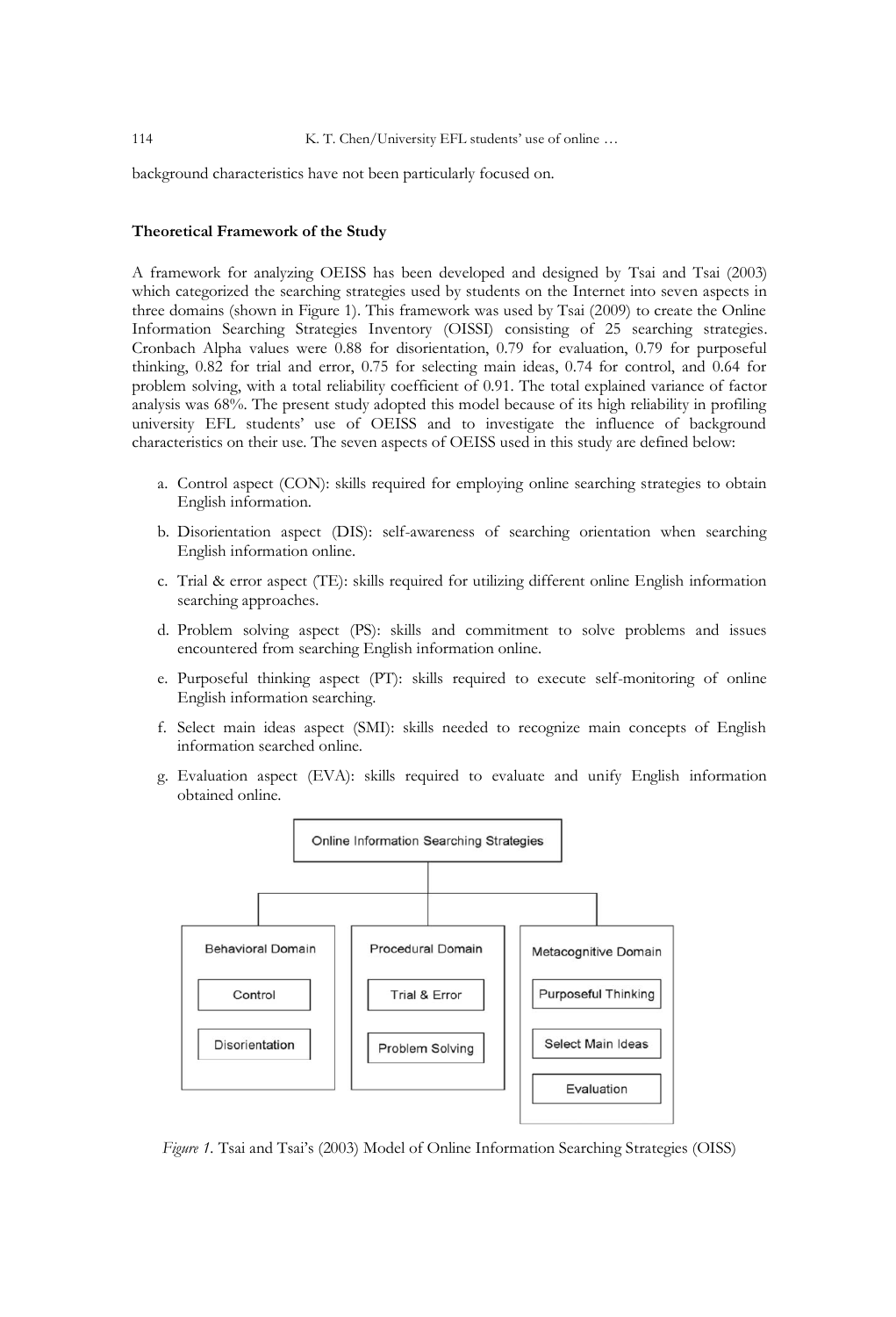#### **Method**

#### *Participants*

Five hundred thirty seven undergraduate students enrolled in a variety of programs with 30-60 students in each class from 13 universities in Taiwan were recruited as participants of this study. University upperclassmen in countries such as Taiwan where English is not the native language, are more likely to be capable of online English information searching for academic papers, presentations, and other class assignment purposes; therefore, the questionnaires were only distributed to junior and senior level students. These students had already studied EFL for at least 10 years and were preparing for their Test of English for International Communication (TOEIC) tests to meet the graduation requirement at the time of the research. The participants were 54.4% male and 45.6% female, aged between 21 and 24 ( $M = 21.64$ ;  $SD = 0.803$ ). A total of 46.4% were juniors and 53.6% were seniors. In general, they had more than 11 years of English learning experience and had an average score in perceived English reading ability. Most of them answered *somewhat agree* in the academic purpose of reading online contents (*M* = 3.63), and *somewhat disagree* in online searching mainly for daily life needs (*M* = 3.31). Most of them spent approximately 2 to 3 hours of online reading per day. The background characteristics are provided in detail in Table 1.

| ------- |                                                                        |  |
|---------|------------------------------------------------------------------------|--|
|         | Descriptive Statistics of Background Characteristics (Complete Sample) |  |
|         |                                                                        |  |

| Variables                  | М     | SD    | Min          | Max  |
|----------------------------|-------|-------|--------------|------|
| Gender <sup>a</sup>        | 1.46  | 0.499 | $\theta$     | 1    |
| Age                        | 21.64 | 0.803 | 21           | 24   |
| Year of study <sup>b</sup> | 3.54  | 0.499 | 1            | 2    |
| <b>YELE</b>                | 11.63 | 2.204 | 10           | 18   |
| PERAC                      | 3.31  | 0.890 | $\mathbf{1}$ | 5    |
| PODLN <sup>d</sup>         | 3.63  | 1.277 | 4.19         | 1.41 |
| POA <sup>d</sup>           | 3.78  | 1.391 | 2.79         | 1.80 |
| TSPRPD <sup>e</sup>        | 2.96  | 1.455 | 1            | 6    |

*Note. N* = 537 students.

YELE=years of English learning experience; PERA=perceived English reading ability; PODLN= reading online mostly for daily life needs; POAP= reading online mostly for academic purpose; TSPRPD=time spend on online reading per day

 $a$ male = 0, female = 1.

 $\mu$ junior = 1, senior = 2.

very poor  $= 1$ , poor  $= 2$ , on average  $= 3$ , good  $= 4$ , very good  $= 5$ .

<sup>d</sup>strongly disagree = 1, disagree = 2, somewhat disagree = 3, somewhat agree = 4, agree = 5, strongly agree = 6.

<sup>e</sup> less than 1 hour = 1, 1 to 2 hours = 2, 2 to 3 hours = 3, 3 to 4 hours = 4, 4 to 5 hours = 5, more than  $5$  hours  $= 6$ .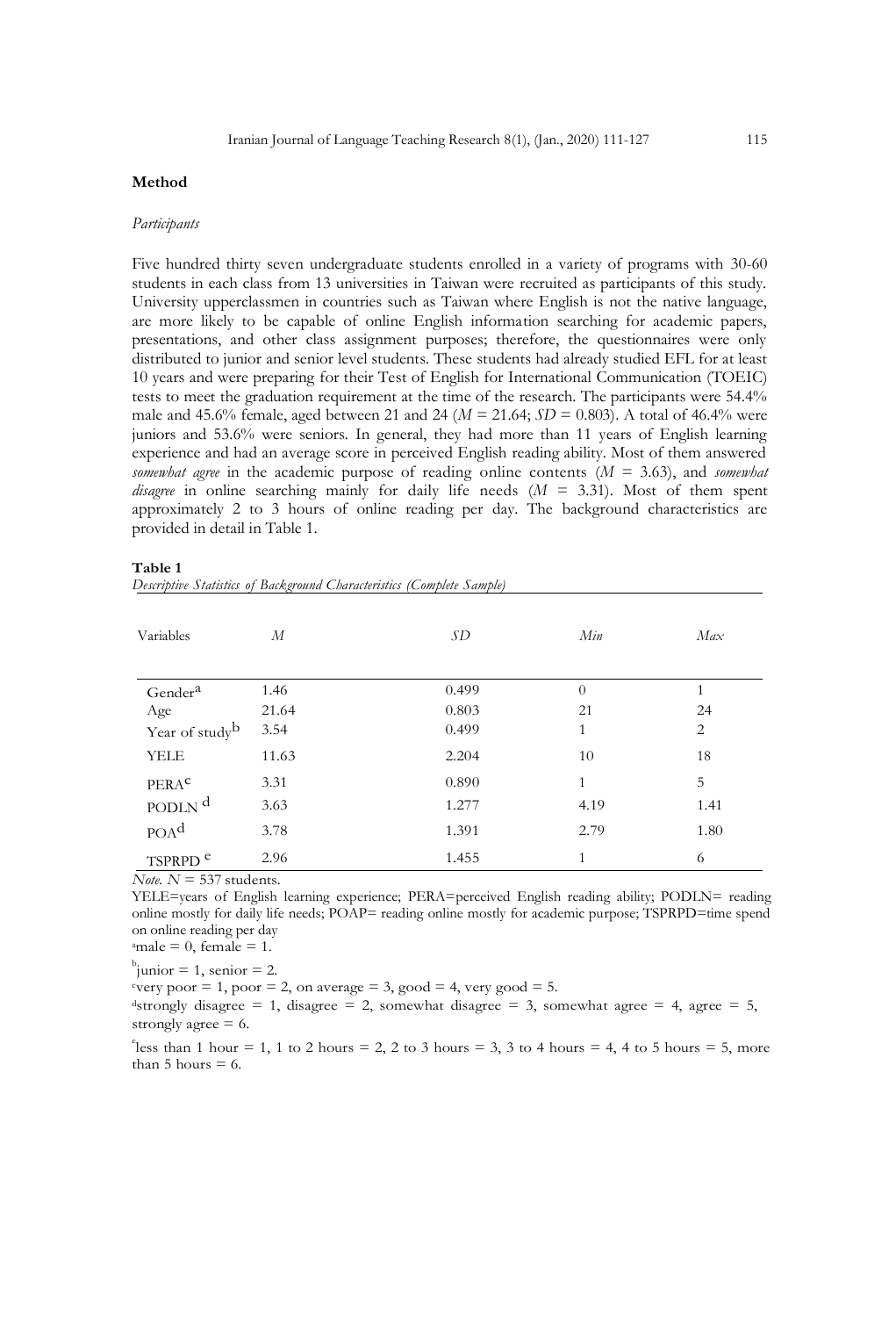#### **Instrument**

Tsai's (2009) complete version of OISSI was modified into OEISS inventory for the survey questionnaire used in this study, which was distributed to university EFL students. The following steps were performed to develop the survey questionnaire:

- a. Related studies, books, and references were reviewed.
- b. A total of 13 students were interviewed for pre-testing.
- c. Each item of the survey questionnaire was reviewed and evaluated.
- d. Experts' opinions were obtained to meet the content validity of the survey questionnaire.
- e. The revised survey questionnaire was translated from English to Chinese.
- f. Pilot testing was done with 194 students to assess the survey questionnaire's level of reliability.

The three domains of the OISSI consisting of seven aspects comprised the first part of the survey; it contained 25 items which examined the students' usage of OEISS. The participants were instructed to score each item using a six-point Likert scale ( $1 =$ "not at all like me" and  $6 =$ "very much like me"). The term *information* was specified as *English information* to better fit the purpose of the current study. Further, one item was updated from "I know how to use a web browser, *like IE or Netscape*" to "I know how to use a web browser *like IE, Chrome, Microsoft Edge, Safari or Firefox*". The second part including 8 items intended to obtain personal information.

The construct validity and the exploratory factor analysis of the OEISS inventory were performed on the seven factors with a total explained variance of 51.756%. The Cronbach's alpha reliability scores were 0.902 for the total, and 0.698, 0.789, 0.795, 0.605, 0.834, 0.810 and 0.836 for the seven subscales namely CON, DIS, TE, PS, PT, SMI, and EVA, respectively. The final survey questionnaire was administered to students during class hours by their instructor.

#### *Data Collection and Analysis*

Before conducting the survey, the purpose of the study and the data collection procedures were explained in detail via e-mail, telephone, and/or in person to 13 professors who agreed to administer it. Students were asked to complete the questionnaire while at school during regular class time. To answer the research questions, the descriptive data and Pearson correlation coefficient were calculated. Moreover, one-way ANOVA was used to analyze whether significant variations across the entire OEISS exist in relation to background characteristics. The Scheffe posthoc test was performed to detect if any significant differences exist in each background characteristic group. The *χ<sup>2</sup>* tests were also performed to evaluate all OEISS items to determine if there are significant variations in terms of background characteristics.

#### **Results**

#### *Trends and Patterns in OEISS of University EFL Students in Taiwan*

The students' scores using the 6-point Likert scale for each OEISS item ranged from 3.69 to 5.39. As shown in Table 2, the participants' usage for each OEISS was average  $(M = 4.34, SD = 0.67)$ . This indicates that most students use normal range and balanced OEISS according to Tsai and Tsai (2003). In addition, procedural domain strategies were most frequently used by students and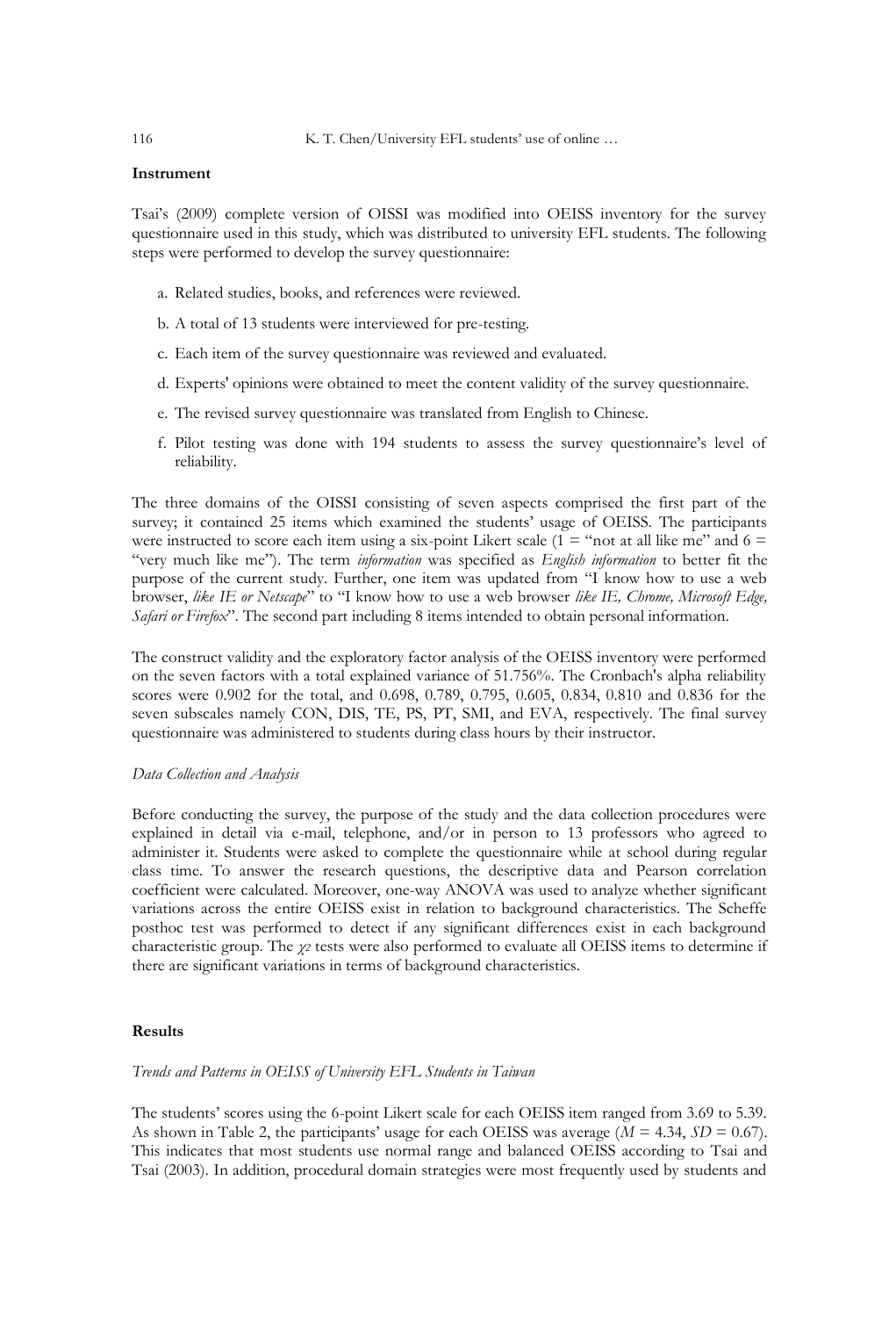the ones relevant to behavioural domain were used the least. Among the seven strategies, the results revealed that the participants used CON most frequently and DIS the least. Further analysis of students' responses on all items of the survey showed that the CON under behavioural domain and TE under procedural domain were used mostly, whereas the DIS was used the least.

| $\sim$                  |                  | . .   |                |  |
|-------------------------|------------------|-------|----------------|--|
| <b>OEISS</b> Categories | $\boldsymbol{M}$ | SD    | Ranking        |  |
| Behavioral Domain       | 4.28             | 0.824 |                |  |
| CON                     | 4.72             | 0.889 | $\mathbf{1}$   |  |
| <b>DIS</b>              | 3.86             | 1.214 | 7              |  |
| Procedural Domain       | 4.52             | 0.788 |                |  |
| TE                      | 4.63             | 0.940 | $\overline{2}$ |  |
| <b>PS</b>               | 4.41             | 0.887 | 3              |  |
| Metacognitive Domain    | 4.26             | 0.813 |                |  |
| PT                      | 4.21             | 0.876 | 5              |  |
| SMI                     | 4.33             | 0.914 | 4              |  |
| <b>EVA</b>              | 4.24             | 0.913 | 6              |  |
| Overall OEISS           | 4.34             | 0.672 |                |  |

Table 2 *Mean and Ranking Profile for the Three Domains and Seven OEISS Categories*

#### *Differences on Gender and Year of study*

As illustrated in Table 3, the results of the independent samples t-test showed that no significant difference was found between males and females, and between junior and senior students' use of OEISS. The results also showed that the strategies were utilized by males and females, and junior and senior students in similar frequencies.

Table 3

|  | Independent Samples t-test Results Comparing Males and Females, and Junior and Senior Students on OEISS Use |  |  |  |  |  |  |  |  |  |  |  |  |  |
|--|-------------------------------------------------------------------------------------------------------------|--|--|--|--|--|--|--|--|--|--|--|--|--|
|--|-------------------------------------------------------------------------------------------------------------|--|--|--|--|--|--|--|--|--|--|--|--|--|

|               |        | ╲   | М     | SD    |       |       |       |
|---------------|--------|-----|-------|-------|-------|-------|-------|
| Gender        | Male   | 292 | 4.348 | 0.709 | 2.395 | 0.425 | 0.122 |
|               | Female | 245 | 4.323 | 0.628 |       |       |       |
| Year of study | Junior | 229 | 4.343 | 0.650 | 0.421 | 0.201 | 0.517 |
|               | Senior | 276 | 4.331 | 0.691 |       |       |       |

*Note. N* =537; *p* < 0.05

*Role of Age, Years of English Learning Experience, Perceived English Reading Ability, Purposes of Reading Online, and Online Reading Experience* 

The results of one-way ANOVA (shown in Table 4) revealed no significant difference was found among students in terms of participants' age, years of English learning experience, use of online English information searching, and frequency of OEISS utilization. However, students' PERA, PODLN, POAP, and TSPRPD had significant effects on the frequency of each OEISS use (*p* < 0.05).

*The Patterns of Variation in OEISS Use in Terms of Students' Background Characteristics*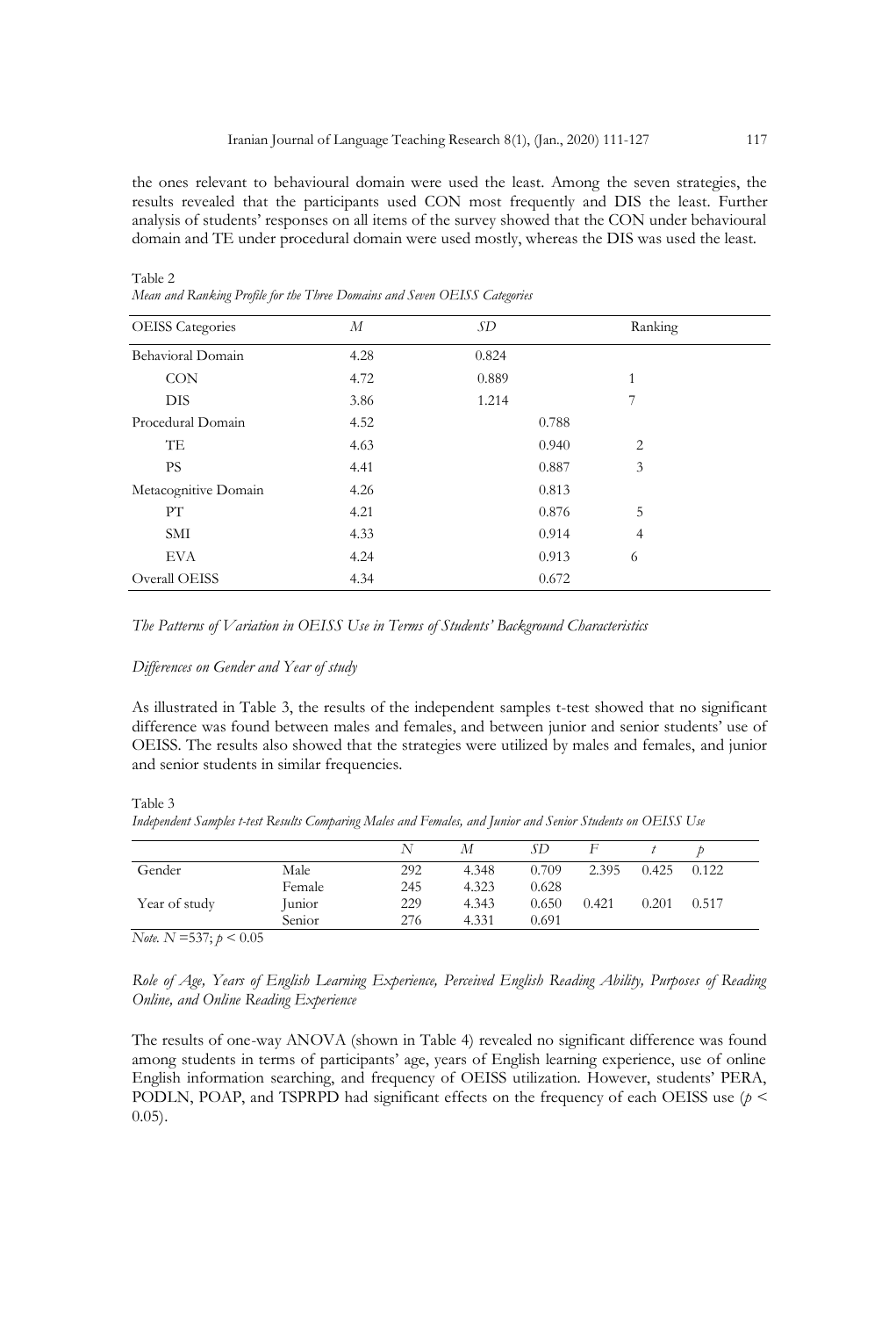The posthoc Scheffe test results verified that there was a positive variation on the frequency of strategy use in students with high level of PERA ( $p < 0.05$ ). The test also confirmed that the frequency of strategy use was high regardless of the purpose of searching English information (either PODLN or POAP). In addition, the results showed that students' strategy use increased as TSRPD increased.

|               | SS      | df | МS    | F     | S1g.     | Comments                           |
|---------------|---------|----|-------|-------|----------|------------------------------------|
| Age           | 67.832  | 69 | .983  | 1.034 | 0.377    |                                    |
| <b>YELE</b>   | 311.585 | 67 | 4.651 | 0.401 | 0.848    |                                    |
| <b>PERA</b>   | 76.152  | 68 | 1.120 | 15.27 | $0.000*$ | Good>very                          |
|               |         |    |       |       |          | good>average                       |
|               |         |    |       |       |          | >poor>very poor                    |
| <b>PODLN</b>  | 169.729 | 69 | 2.460 | 9.660 | $0.000*$ | 6 > 5 > 4 > 3 > 2 > 1 <sub>a</sub> |
| <b>POAP</b>   | 172.017 | 69 | 2.493 | 8.476 | $0.000*$ | 6 > 5 > 4 > 3 > 2 > 1              |
| <b>TSPRPD</b> | 199.892 | 69 | 2.897 | 2.283 | $0.045*$ | 6 > 5 > 4 > 3 > 2 > 1 <sub>b</sub> |

*Variations in the Use of OEISS in Relation to Background Characteristics*

*Note. N* =537; *p* < .05

Descriptive statistics for the above background characteristics that have significant differences on overall OEISS use are provided in Table 5.

#### **Table 5**

*Descriptive Statistics of Overall OEISS Use and Students' Background Characteristics*

|                   | Mean and SD      |               |                |               |                  |           |      |               |      |                 |      |     |
|-------------------|------------------|---------------|----------------|---------------|------------------|-----------|------|---------------|------|-----------------|------|-----|
| PERA <sub>2</sub> |                  |               |                |               |                  |           |      |               |      |                 |      |     |
|                   | M                | <sub>SD</sub> | $\overline{M}$ | <sub>SD</sub> | $\boldsymbol{M}$ | <b>SD</b> | M    | <b>SD</b>     | M    | SD <sub>1</sub> |      |     |
|                   | 3.81             | .79           | 4.21           | .57           | 4.27             | .84       | 4.43 | .59           | 4.71 | .76             |      |     |
| <b>PODL</b>       |                  |               |                |               |                  |           |      |               |      | 6               |      |     |
| N <sub>b</sub>    | $\boldsymbol{M}$ | <b>SD</b>     | $\overline{M}$ | <sub>SD</sub> | M                | <b>SD</b> | M    | <sub>SD</sub> | M    | SD.             | М    | SD. |
|                   | 3.76             | .91           | 4.20           | .81           | 4.25             | .66       | 4.30 | .62           | 4.52 | .56             | 4.71 | .60 |
| POAP <sub>c</sub> |                  |               |                |               |                  |           |      |               |      | 6.              |      |     |
|                   | $\boldsymbol{M}$ | <b>SD</b>     | $\overline{M}$ | <sub>SD</sub> | $\boldsymbol{M}$ | <b>SD</b> | M    | <sub>SD</sub> | M    | SD <sub>1</sub> | М    | SD. |
|                   | 3.95             | 1.01          | 4.24           | .59           | 4.15             | .72       | 4.26 | .721          | 4.51 | .57             | 4.64 | .68 |
| <b>TSPRP</b>      |                  |               |                |               |                  |           |      |               |      | 6.              |      |     |
| D                 | $\boldsymbol{M}$ | <b>SD</b>     | M              | SD.           | M                | <b>SD</b> | M    | SD.           | M    | SD              | М    | SD. |
|                   | 4.20             | .69           | 4.23           | .77           | 4.32             | .65       | 4.39 | .69           | 4.46 | .59             | 4.49 | .77 |

*Note. N* =537.

<sup>a</sup>Very poor=1, poor=2, average=3, good=4, very good=5.

<sup>b</sup>Strongly disagree=1, disagree=2, somewhat disagree=3, somewhat agree=4, agree=5, strongly agree=6.

<sup>c</sup>less than 1 hour=1, 1 to 2 hours=2, 2 to 3 hours=3, 3 to 4 hours=4, 4 to 5 hours=5, more than 5 hours=6.

#### *Variations in the Use of Each OEISS*

The mean of each OEISS item was computed in terms of PERA, PODLN, POAP, and TSPRPD. The *χ2* tests showed that 24 of the 25 OEISS items had statistically significant differences in frequency of use in terms of PERA. The frequencies of strategy use are listed in Table 6 in descending order. None of the OEISS items revealed negative variation. There were similarities in the frequency of strategy use among the five levels of PERA. The results indicated that the five groups shared 7 of the 10 most used searching strategies. The three most frequently used across all five groups of PERA were Item 1 (*I know how to use a web browser, like IE, Chrome, Microsoft Edge, Safari or Firefox*), Item 3 (*I know how to utilize advanced-search functions provided by search engines*), and Item 10 (*I try other English databases when I cannot get any information in one database*). The first two were CON strategies and the last one was TE strategy.

Table 4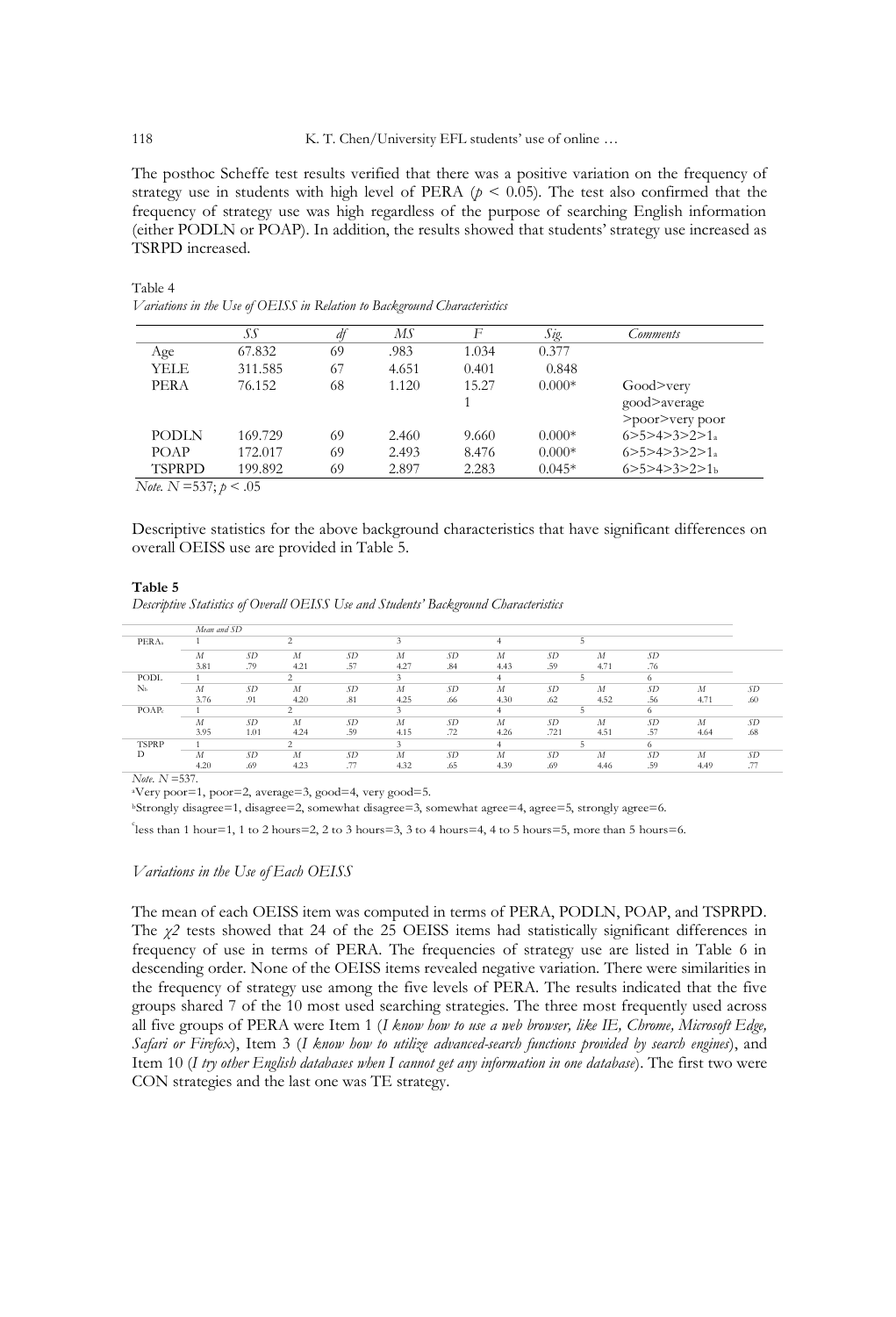|            |                |    | $%$ high use $(4, 5$ or 6) |    |                |               |          |  |
|------------|----------------|----|----------------------------|----|----------------|---------------|----------|--|
| Aspect     | # of item      | 5  | $\overline{4}$             | 3  | $\overline{c}$ | $\rm{a}$<br>1 | $\chi^2$ |  |
| <b>DIS</b> | 7              | 83 | 55                         | 76 | 41             | 34            | 98.99    |  |
| EVA        | 22             | 90 | 89                         | 88 | 80             | 55            | 80.52    |  |
| EVA        | 24             | 88 | 87                         | 82 | 82             | 70            | 78.70    |  |
| <b>CON</b> | $\overline{c}$ | 94 | 82                         | 76 | 74             | 60            | 78.04    |  |
| PT         | 16             | 94 | 84                         | 81 | 74             | 52            | 74.90    |  |
| SMI        | 19             | 88 | 87                         | 82 | 82             | 70            | 74.65    |  |
| SMI        | 21             | 94 | 84                         | 81 | 74             | 52            | 73.31    |  |
| EVA        | 25             | 94 | 85                         | 82 | 74             | 66            | 72.84    |  |
| SMI        | 20             | 83 | 89                         | 71 | 73             | 50            | 72.28    |  |
| PТ         | 15             | 87 | 77                         | 76 | 68             | 47            | 70.37    |  |
| <b>CON</b> | 4              | 85 | 80                         | 82 | 76             | 50            | 70.09    |  |
| PТ         | 17             | 90 | 89                         | 88 | 80             | 55            | 66.14    |  |
| <b>PS</b>  | 13             | 94 | 91                         | 76 | 88             | 66            | 64.93    |  |
| PS         | 14             | 94 | 93                         | 65 | 91             | 76            | 61.61    |  |
| <b>DIS</b> | 8              | 80 | 68                         | 75 | 49             | 44            | 60.37    |  |
| TE         | 10             | 90 | 93                         | 65 | 93             | 73            | 56.62    |  |
| EVA        | 23             | 79 | 79                         | 82 | 68             | 55            | 52.97    |  |
| DIS        | 6              | 87 | 69                         | 59 | 59             | 58            | 51.70    |  |
| <b>CON</b> | 1              | 94 | 96                         | 65 | 95             | 94            | 48.10    |  |
| DIS        | 5              | 80 | 57                         | 69 | 48             | 50            | 47.97    |  |
| TE         | 9              | 92 | 90                         | 59 | 86             | 66            | 47.89    |  |
| PТ         | 18             | 79 | 79                         | 82 | 68             | 55            | 38.76    |  |
| CON        | 3              | 87 | 89                         | 71 | 87             | 82            | 35.70    |  |
| PS         | 12             | 81 | 69                         | 76 | 70             | 58            | 32.44    |  |

Table 6 *Strategies with Significant Positive Variation in Terms of PERA*

*Note.* Critical Value of *χ2* = 62.91 (*df* = 20); *p* < 0.05.

<sup>a</sup>Very poor=1, poor=2, average=3, good=4, very good=5.

*N*=537, missing=8 (1=50; 2=148; 3=17; 4 =262; 5=52)

Participants in the five groups of PERA were also inclined to avoiding the use of certain OEISS. The least used items (mean score lower than 3.89) were mostly related to students' self-awareness of their searching orientation (DIS) which are: Item 5 (*I know how to log-in on a specific English website with its URL*), Item 7 (*I always feel lost while searching English information on the Internet*), and Item 8 (*I do not know what to do when I search English information on the Internet*).

Differences were also found in the use of each OEISS among the five groups of PERA. Item 21 (*I look through titles or hyperlinks in a web in order to obtain important English information*), the strategy with high frequency usage (*M* = 4.75) by students with high PERA, had lower frequency usage (*M* = 3.82) by students in the low PERA group. In addition, three PT strategies were less preferred by students with low PERA; these were Item 16 (*I think of how I can utilize the searched English information*), Item17 (*I usually ascertain my goals first before starting my online English searching*), and Item 15 (*I keep on reminding myself of the purpose for searching English online*).

The *χ2* test results showed that 22 of the 25 OEISS had statistically significant differences in their frequency of use in terms of PODLN. These 22 strategies are listed in Table 7 in descending order. None of the OEISS had a negative difference. There were similarities in the use of OEISS among the six levels of PODLN; they shared 6 of the 10 most used searching strategies. The three most frequently used OEISS were Item 13 (*I do my best to resolve any problems encountered during a search*), Item 10 (*I try other English databases when I cannot get any information in one database*), and Item 14 (*I think of some resolutions when I am frustrated with problems in searching*). These are CON, TE, and PS strategies, respectively.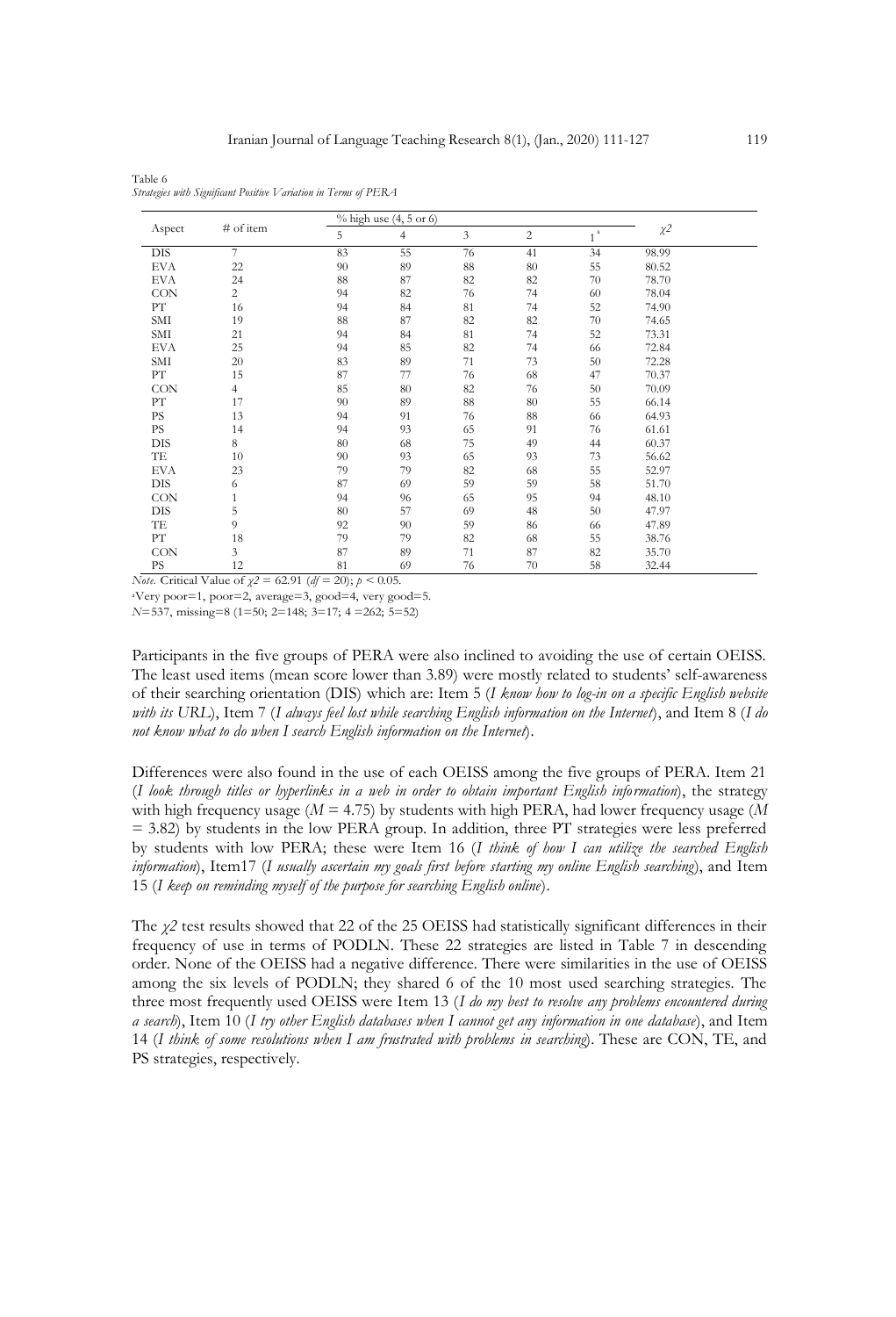| Table 7                                                          |  |
|------------------------------------------------------------------|--|
| Strategies with Significant Positive Variation in Terms of PODLN |  |

|                                           |                              |                      | $%$ high use $(4, 5 \text{ or } 6)$         |    |    |                |                      |         |  |
|-------------------------------------------|------------------------------|----------------------|---------------------------------------------|----|----|----------------|----------------------|---------|--|
| Aspect                                    | # of item                    | 6                    | 5                                           | 4  | 3  | $\overline{c}$ | $\overline{1}^{\,a}$ | $\chi2$ |  |
| PТ                                        | 17                           | 52                   | 74                                          | 86 | 77 | 87             | 98                   | 112.90  |  |
| SMI                                       | 19                           | 58                   | 83                                          | 84 | 76 | 91             | 98                   | 88.61   |  |
| ${\rm PT}$                                | 16                           | 43                   | 77                                          | 80 | 74 | 87             | 93                   | 87.10   |  |
| PТ                                        | 15                           |                      | 62                                          | 73 | 70 | 78             | 93                   | 84.51   |  |
| EVA                                       | 25                           | 55                   | 68                                          | 83 | 76 | 87             | 98                   | 84.14   |  |
| SMI                                       | 21                           | 55                   | 65                                          | 83 | 71 | 90             | 98                   | 78.12   |  |
| EVA                                       | 22                           | 39                   | 74                                          | 79 | 71 | 85             | 100                  | 74.87   |  |
| DIS                                       | 7                            | 50                   | 37                                          | 56 | 44 | 57             | 48                   | 72.79   |  |
| TE                                        | 9                            | 65                   | 89                                          | 89 | 81 | 86             | 88                   | 71.34   |  |
| EVA                                       | 23                           | 55                   | 71                                          | 80 | 70 | 87             | 88                   | 67.42   |  |
| <b>PS</b>                                 | 14                           | 68                   | 80                                          | 89 | 90 | 95             | 100                  | 61.00   |  |
| PS.                                       | 12                           | 61                   | 60                                          | 68 | 74 | 75             | 71                   | 60.30   |  |
| CON                                       | $\overline{c}$               | 58                   | 65                                          | 79 | 79 | 85             | 86                   | 59.20   |  |
| EVA                                       | 24                           | 45                   | 63                                          | 74 | 66 | 83             | 93                   | 58.90   |  |
| TE                                        | 10                           | 68                   | 94                                          | 89 | 90 | 91             | 100                  | 58.61   |  |
| <b>PS</b>                                 | 13                           | 74                   | 69                                          | 88 | 83 | 93             | 98                   | 55.99   |  |
| SMI                                       | 20                           |                      | 77                                          | 81 | 76 | 86             | 86                   | 54.76   |  |
| PТ                                        | 18                           | 52                   | 71                                          | 75 | 63 | 77             | 95                   | 49.78   |  |
| <b>DIS</b>                                | 5                            | 61                   | 51                                          | 58 | 53 | 61             | 44                   | 43.31   |  |
| <b>DIS</b>                                | 6                            | 58                   | 54                                          | 67 | 68 | 72             | 71                   | 42.49   |  |
| <b>CON</b>                                | 4                            | 65                   | 63                                          | 79 | 70 | 85             | 76                   | 42.22   |  |
| <b>DIS</b><br>$\mathbf{v}$ . $\mathbf{v}$ | 8<br>1.37.1<br>$\sim$ $\sim$ | $\theta$<br>27.01.02 | 57<br>$\sim$<br>$\sim$ $\sim$ $\sim$ $\sim$ | 60 | 61 | 68             | 69                   | 40.17   |  |

*Note.* Critical Value of *χ2* = 65.84 (*df* = 20); *p* < 0.05.

*N*=537, missing=3 (1=31; 2=35; 3=238; 4=70; 5=118; 6=42)

<sup>a</sup>Strongly disagree=1, disagree=2, somewhat disagree=3, somewhat agree=4, agree=5, strongly agree=6.

Participants in the six groups of PODLN were also inclined to avoid using certain OEISS (mean score lower than 3.89). These strategies were mostly regarding students' self-awareness of their searching orientation (DIS). These were Item 5 (*I know how to log-in on a specific English website with its URL*), Item 7 (*I always feel lost while searching English information on the Internet*), and Item 8 (*I do not know what to do when I search English information on the Internet*).

Differences were found in the use of each OEISS among the six groups of PODLN. Item 22 (*I think of how I can present and organize the English data that I have searched from the web*), an EVA strategy with high frequency usage  $(M = 4.75)$  by students with high level of PODLN, had low frequency usage  $(M = 3.82)$  by students with low level of PODLN. In addition, one EVA strategy and two PT strategies were least preferred by students with low level of PODLN, which were Item 24 (*I compare English information that has been collected from different websites*), Item 16 (*I think of how I can utilize the searched English information*), and Item 15 (*I keep on reminding myself of the purpose for searching English online*).

The *χ2* test results showed that 21 of the 25 OEISSs had statistically significant differences in the frequency of use of strategies in terms of POAP. These strategies are listed in descending order in Table 8. There were similarities in the frequency of use in terms of POAP. The results indicated that these six groups shared 3 of the 10 most used searching strategies, which were Item 3 (*I know how to utilize advanced-search functions provided by search engines*), Item 9 (*I try some possible entrance websites when I cannot find enough English information*), and Item 13 (*I do my best to resolve any problems encountered during a search*); these were CON, TE, and PS strategies, respectively.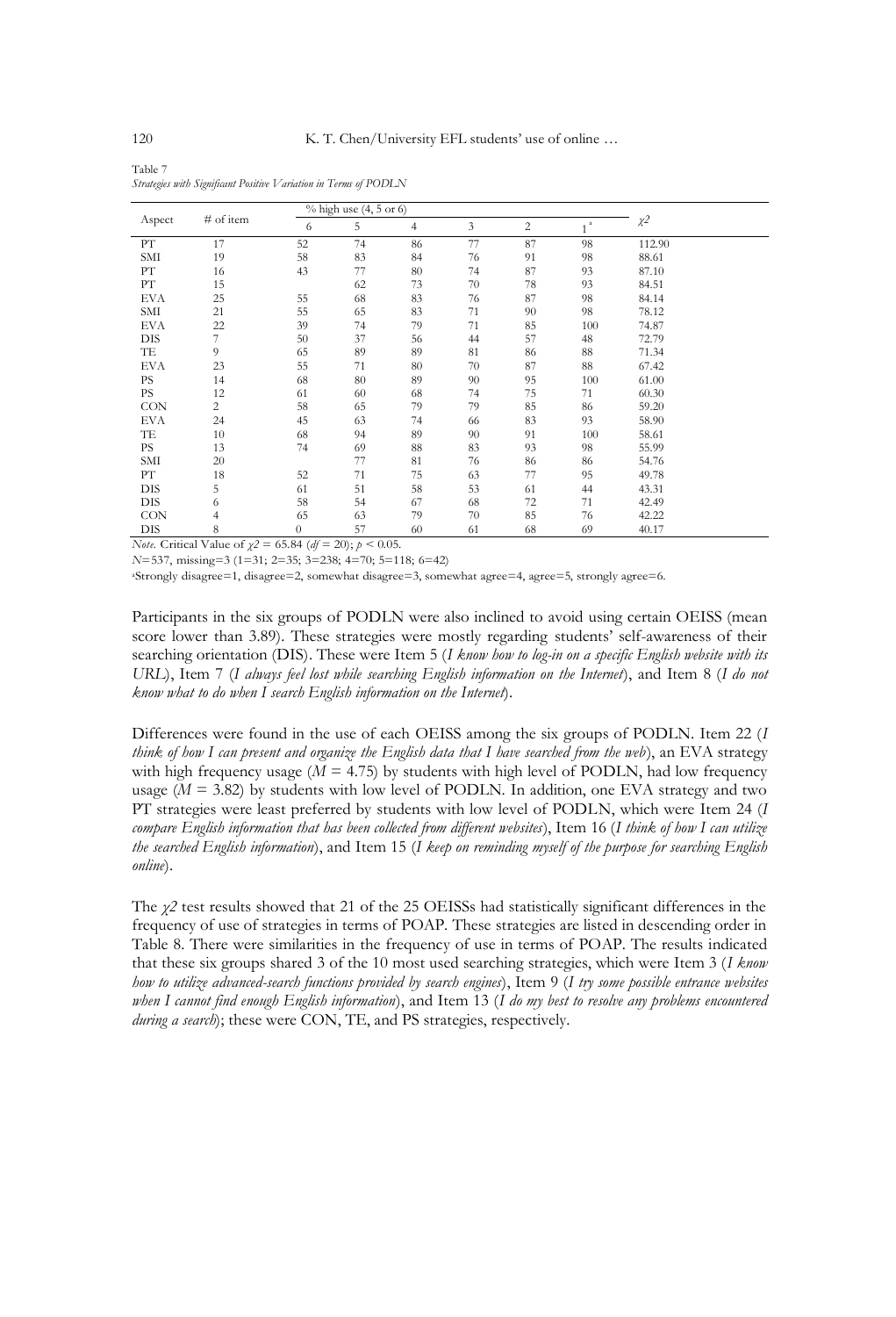|            |                |    | % high use (4, 5 or 6) |                |    |                |                          | $\chi^2$ |
|------------|----------------|----|------------------------|----------------|----|----------------|--------------------------|----------|
| Aspect     | # of item      | 6  | 5                      | $\overline{4}$ | 3  | $\overline{c}$ | $\rm{a}$<br>$\mathbf{1}$ |          |
| SMI        | 19             | 53 | 79                     | 83             | 84 | 90             | 94                       | 108.86   |
| <b>PS</b>  | 14             | 68 | 85                     | $88\,$         | 89 | 95             | 95                       | 97.38    |
| ${\rm PT}$ | 17             | 62 | 82                     | 83             | 76 | 88             | 89                       | 89.69    |
| ${\rm PT}$ | 16             | 53 | 73                     | 79             | 74 | 85             | 89                       | 89.53    |
| TE         | 10             | 67 | 85                     | 89             | 79 | 95             | 100                      | 88.64    |
| <b>EVA</b> | 22             | 59 | 70                     | 76             | 74 | 88             | 81                       | 78.92    |
| SMI        | 20             | 62 | 76                     | 76             | 81 | 89             | 81                       | 77.64    |
| <b>EVA</b> | 24             | 59 | 82                     | 73             | 68 | 78             | 78                       | 73.87    |
| <b>DIS</b> | 7              | 48 | 39                     | 53             | 63 | 53             | 52                       | 70.88    |
| PS         | 12             | 62 | 64                     | 67             | 76 | 74             | 72                       | 69.45    |
| ${\rm PT}$ | 15             | 56 | 63                     | 71             | 61 | 80             | 84                       | 68.59    |
| SMI        | 21             | 59 | 85                     | 81             | 82 | 87             | 81                       | 68.42    |
| PТ         | 18             | 59 | 63                     | 73             | 65 | 80             | 81                       | 64.43    |
| <b>EVA</b> | 25             | 62 | 79                     | 80             | 76 | 90             | 86                       | 59.32    |
| DIS        | 5              | 53 | 59                     | 57             | 54 | 56             | 55                       | 53.90    |
| TE         | 9              | 53 | 82                     | 81             | 68 | 74             | 56                       | 53.77    |
| <b>CON</b> | $\overline{c}$ | 53 | 73                     | 81             | 74 | 82             | 84                       | 53.09    |
| <b>EVA</b> | 23             | 59 | 84                     | 75             | 79 | 87             | 84                       | 52.08    |
| CON        | 3              | 76 | 82                     | 90             | 71 | 90             | 91                       | 49.03    |
| CON        | 4              | 68 | 70                     | 78             | 68 | 79             | 81                       | 47.55    |
| <b>DIS</b> | 8              | 48 | 55                     | 62             | 71 | 61             | 67                       | 46.37    |
| PS         | 13             | 79 | 76                     | 87             | 76 | 92             | 94                       | 45.74    |
| DIS        | 6              | 59 | 56                     | 65             | 65 | 71             | 76                       | 40.25    |

Table 8 *Strategies with Significant Positive Variations in Terms of POAP*

*Note.* Critical Value of *χ2* = 67.28 (*df* = 20); *p* < 0.05.

Participants in the six groups of POAP were also inclined to avoid using two OEISS (mean score lower than 3.78). These strategies were mostly regarding students' self-awareness of their searching orientation when searching English information online (DIS). These were Item 5 (*I know how to log-in on a specific English website with its URL*) and Item 7 (*I always feel lost while searching English information on the Internet*).

Differences were found in the use of each OEISS among the six groups of POAP. Item 19 (*I usually think about what English keywords I can use in advance*), a SMI strategy with high frequency usage (*M* = 5.08) by students in the high POAP group, and Item16 (*I think of how I can utilize the searched English information*), a PT strategy, were used with comparatively lower frequency ( $M =$ 3.62) by students in the POAP group.

The  $\gamma$ 2 test results showed that only 8 of the 25 OEISS showed statistically significant differences in frequency of use in terms of TSPRPD. These strategies are listed in Table 9 in descending order. There were similarities in the frequency of OEISS use among the six levels of TSPRPD. The results indicated that these six groups shared 3 of the 8 most used strategies namely Item 19 (*I usually think about what English keywords I can use in advance*), Item 16 (*I think of how I can utilize the searched English information*), and Item 4 (*I know how to log-in on a specific English website with its URL*). These were SMI, PS, and CON strategies, respectively.

Participants in the six groups of TSPRPD were also inclined to avoid using Item 7 (*I always feel lost while searching English information on the Internet; M* = 3.78), which is a DIS strategy. Further, no significant difference was found for each OEISS usage among the six groups; that is, both high and low TSPRPD groups preferred the same strategies.

<sup>a</sup>Strongly disagree=1, disagree=2, somewhat disagree=3, somewhat agree=4, agree=5, strongly agree=6. *N*=537, missing=1 (1=34; 2=33; 3=222; 4=38; 5=145; 6=64)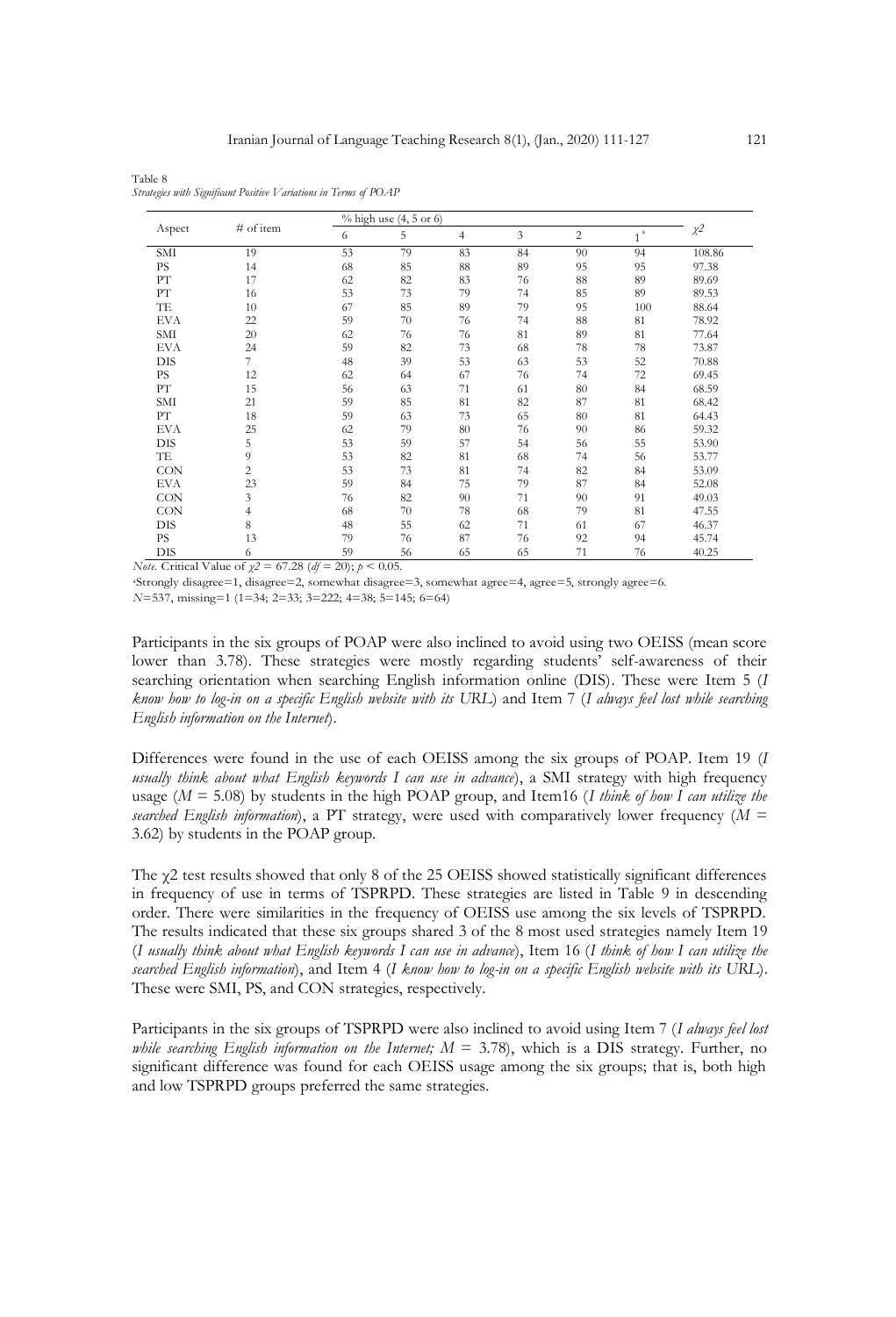| Aspect # of item |    | $%$ high use $(4, 5 \text{ or } 6)$ |    |    |    |    |    |       |
|------------------|----|-------------------------------------|----|----|----|----|----|-------|
|                  |    | $\circ$                             |    |    |    |    |    | χ2    |
| <b>CON</b>       |    | 68                                  | 80 | 80 | 88 | 75 | 79 | 45.68 |
| <b>CON</b>       |    | 73                                  |    | 78 | 81 | 75 | 74 | 44.45 |
| <b>DIS</b>       |    | 57                                  | 68 | 64 | 76 | 65 | 81 | 47.50 |
| DIS              |    | 44                                  | 57 | 43 | 57 | 59 | 68 | 57.80 |
| <b>DIS</b>       | 8  | 54                                  | 66 | 58 | 60 | 66 | 74 | 39.62 |
| PТ               | 15 | 63                                  | 76 | 78 |    | 61 |    | 51.24 |
| PТ               | 16 |                                     |    | 82 | 87 | 88 | 79 | 41.42 |
| <b>SMI</b>       | 19 |                                     | 81 | 89 | 87 | 88 | 90 | 37.84 |

Table 9 *Strategies with Significant Positive Variation in Terms of TSPRPD*

*Note.* Critical Value of *χ2*=45.69 (*df* = 20); *p* < 0.05.

*N*=537, missing=3 (1=105; 2=158; 3=125; 4=75; 5=32; 6=39)

a less than 1 hour=1, 1-2 hours=2, 2-3 hours=3, 3-4 hours=4, 4-5 hours=5, more than 5 hours=6.

#### **Discussion**

The results of this study revealed that the frequency of OEISS use by students was mainly average. The EFL learners' overall mean score for strategy use in the present study was similar to that of junior and senior students majoring in Information Management in Tsai et al.'s study in 2012. This indicates that most students managed to use a variety of strategies in retrieving online English information.

For background characteristics and OEISS use, the findings of this study indicated that gender does not have any effect on the utilization of OEISS by Taiwanese EFL university students. This is in contrast with the results of previous researches which recognized gender as an important influencing factor for Internet usage and online searching behaviors (Chou & Tsai, 2007; Keasar, Baruch, & Grobgeld-Dahan, 2005). The study by Tsai et al. (2012) also showed that significant difference between search context and gender on students' use of online searching strategies exists. A possible explanation for this is that gender stereotyping is declining for the new generation, as mentioned by Volman, Van Eck, Heemskerk, and Kuiper (2005). This is reflected in the fact that even though the Internet has been traditionally recognized as a male activity, females now gain more experiences and feel more comfortable toward using the Internet (Tsai & Tsai, 2010). In addition, the current study explored the searching strategies for online English information and showed that male and female students do not differ in the use of searching strategies when the language used online is not their native language. The disparity in the results between the present study and previous studies in terms of the effect of gender needs further investigation through in-depth interviews to better understand this particular result.

The underlying patterns of OEISS usage suggested that learners with high PERA frequently use OEISS to search English information online in order to utilize available resources. Furthermore, the purpose of reading online showed significant influence on the frequency of OEISS use among learners regardless of whether they read online mostly for daily life needs or for academic purposes. In addition, the results showed that students' OEISS use increased as time spent on online reading per day increased. It appears that when students spend more time reading online, they use more OEISS. Therefore, it would be beneficial for students if they are encouraged to spend more time reading online by their teachers.

The possibility that effective use of OEISS might contribute to successful information gathering is exciting. Laxman (2010) explored the application of Internet information search strategies to well- and ill-structured problem solving. It was found that it is necessary to employ strategies when searching for information over the Internet to solve problems; training was also found to be necessary and required prior to the search. University professors could consider incorporating the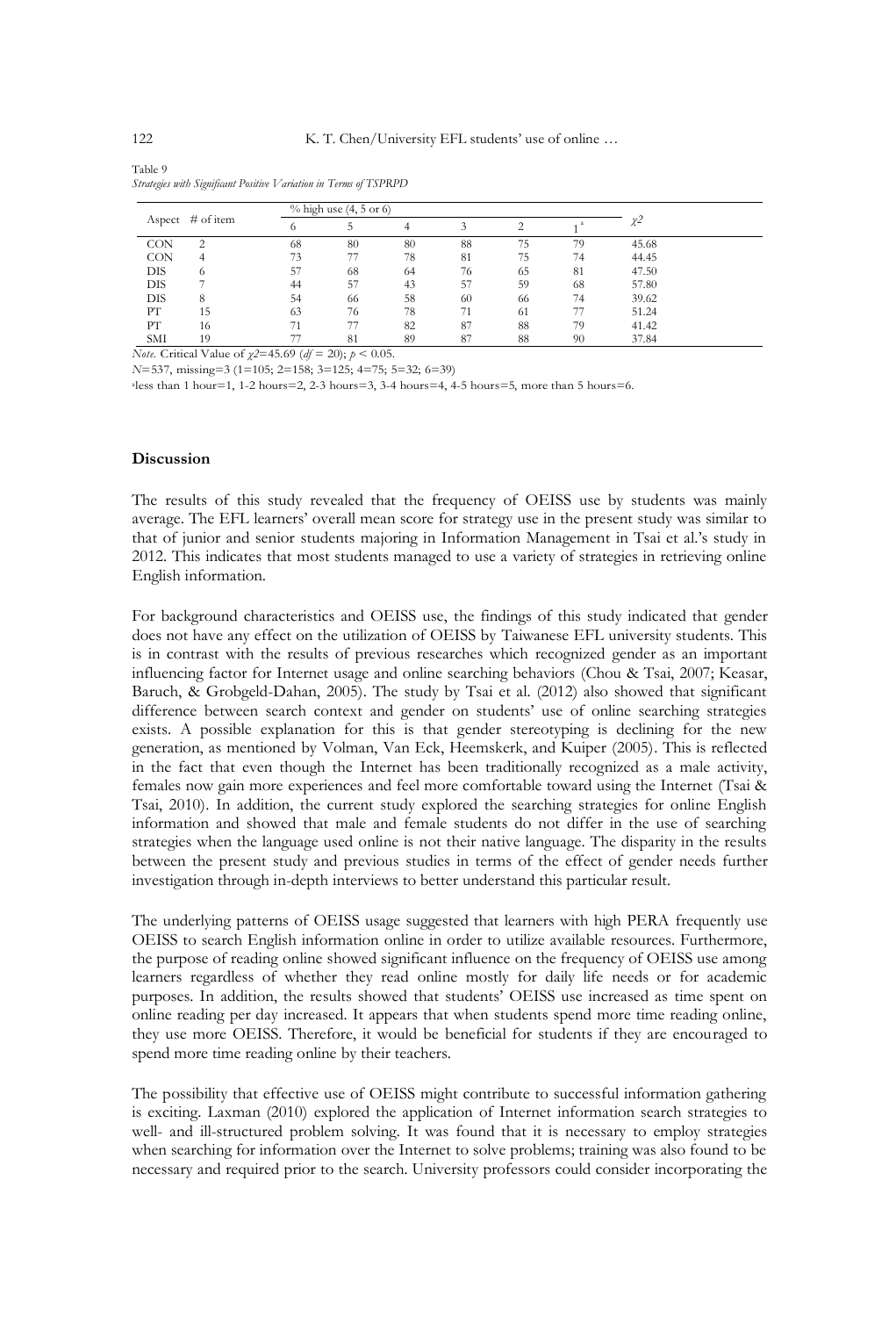findings of this and similar studies into strategy awareness programs so that the potential benefits of OEISS use could be gained by students. It is recommended that future studies consider using both quantitative and qualitative approaches to explore students' online searching process and how individual searching strategies are used.

#### **Conclusion**

The main purposes of this study were to identify university EFL students' use of OEISS and to explore the trend and pattern of its use among students. For this purpose, OEISS, a self-reported survey instrument developed by Tsai (2009) with 25 items consisting of 3 domains and 7 aspects, was modified and used in this study. The main findings suggest that students used OEISS at a medium level. The most frequently used strategy was the control strategy (CON), and the least used was disorientation strategy (DIS). The factors that mostly influenced students' use of OEISS were perceived English reading ability, purpose of reading English online, and time spent on online reading.

Most participants were inclined to avoid using OEISS related to self-awareness of searching orientation when searching English information online (DIS) regardless of the individual's background characteristics. Further, SMI strategies were preferred by the group with high PERA and with high POAP, and EVA strategies were preferred by the group with high PODLN. Meanwhile, PT strategies were less preferred by the group with low PERA and with high POAP. This study extended the knowledge currently available in existing literature on the topic of web searching strategy by exploring English online information searching strategies. The findings showed that using OEISS provides significant support when searching for information on the web, especially when seeking information for academic purposes by university EFL students. The implications are that OEISS plays an important role when students are required to locate information online. Therefore, there is a need to strengthen the students' knowledge of strategies that can be used and this should be by offering OEISS instruction for university EFL students. It should also be noted that a limitation of this study was that it involved only samples from Taiwan, future research may compare a variety of samples to further investigate the differences of OEISS uses across countries.

#### **References**

- Antonenko, P. D., & Niederhauser, D. S. (2010). The influence of leads on cognitive load and learning in a hypertext environment. *Computers in Human Behavior, 26*(2), 140-150. doi:https://doi.org/10.1016/j.chb.2009.10.014
- Athreya, B. H., & Mouza, C. (2016). *Thinking Skills for the Digital Generation: The Development of Thinking and Learning in the Age of Information*. Basingstoke, England: Springer International Publishing.
- Bojović, M. (2016). Developing reading skills in English for agricultural purposes: A Guide for reading and using online Resources. Retrieved Feburary 10, 2019, from frhttps://arhiva.nara.ac.rs/bitstream/handle/123456789/2076/2\_A%20guide\_resourc es.pdf?sequence=1&isAllowed=y

Çevik, Y. D. (2015). Predicting college students' online information searching strategies based on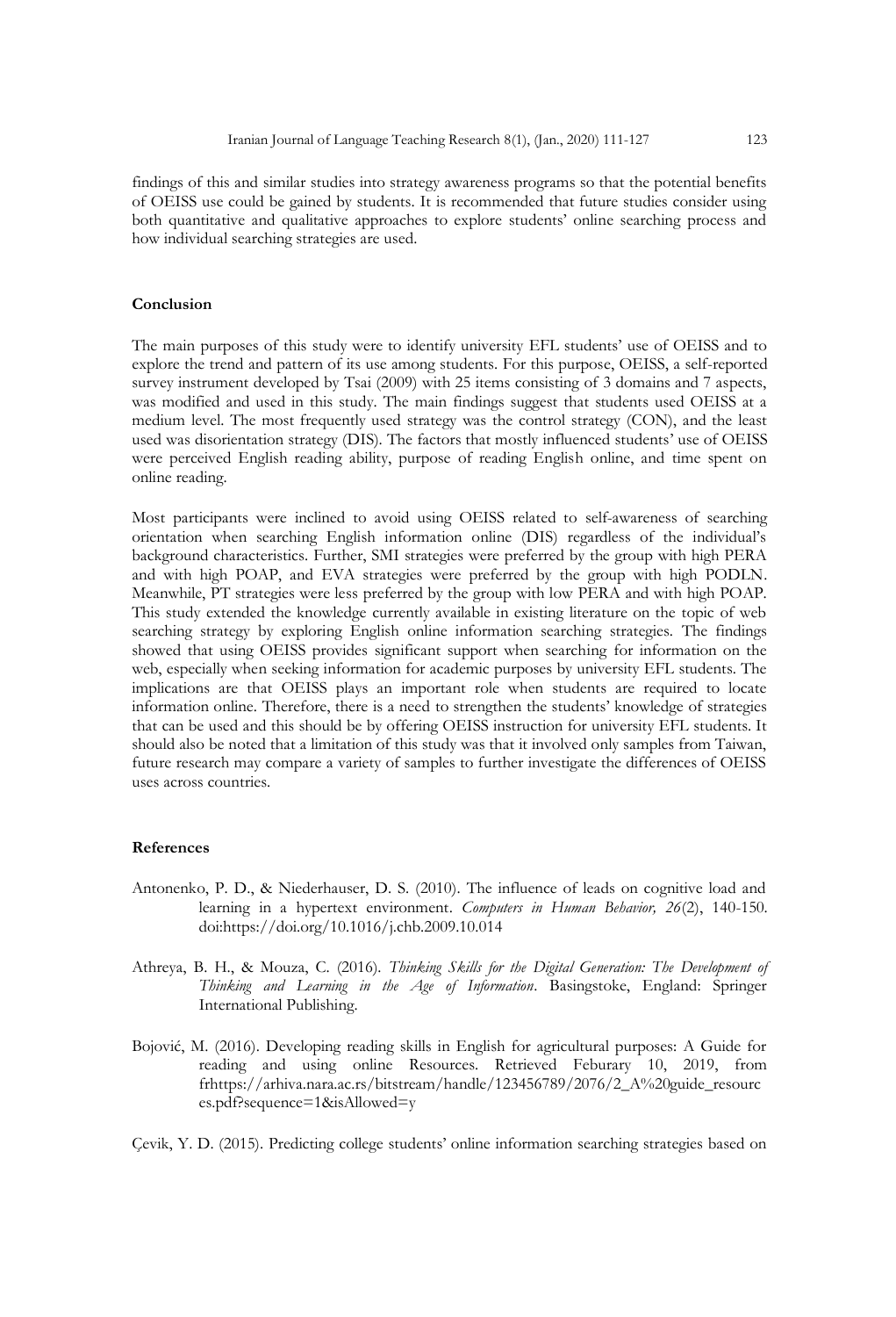epistemological, motivational, decision-related, and demographic variables. *Computers & Education, 90*, 54-63. doi:https://doi.org/10.1016/j.compedu.2015.09.002

- Chen, S. Y., & Macredie, R. (2010). Web-based interaction: A review of three important human factors. *International Journal of Information Management*, 30(5), 379-387. factors. *International Journal of Information* doi:https://doi.org/10.1016/j.ijinfomgt.2010.02.009
- Chou, C., & Tsai, M.-J. (2007). Gender differences in Taiwan high school students' computer game playing. *Computers in Human Behavior, 23*(1), 812-824. doi:https://doi.org/10.1016/j.chb.2004.11.011
- Dixon, L., Correa, T., Straubhaar, J., Covarrubias, L., Graber, D., Spence, J., & Rojas, V. (2014). Gendered Space: The Digital Divide between Male and Female Users in Internet Public Access Sites. *Journal of Computer-Mediated Communication, 19*(4), 991-1009. doi:doi:10.1111/jcc4.12088
- Ho, L.-A., Kuo, T.-H., & Lin, B. (2012). The mediating effect of website quality on Internet searching behavior. Computers in Human Behavior, 28(3), 840-848. searching behavior. *Computers in Human Behavior, 28*(3), 840-848. doi:https://doi.org/10.1016/j.chb.2011.11.024
- Jing, Z., & Mi, W. (2010, June 22-24). *Survey and countermeasure on undergraduates' disorientation in internet —case study of Jiangxi normal university.* Paper presented at the 2010 2nd International Conference on Education Technology and Computer, pp. 445-449. doi: 10.1109/ICETC.2010.5529345
- Joho, H., Jatowt, A., & Blanco, R. (2015). Temporal information searching behaviour and strategies. *Information Processing & Management, 51*(6), 834-850. doi:https://doi.org/10.1016/j.ipm.2015.03.006
- Julien, H., & Barker, S. (2009). How high-school students find and evaluate scientific information: A basis for information literacy skills development. *Library & Information Science Research, 31*, 12-17. doi:10.1016/j.lisr.2008.10.008
- Keasar, T., Baruch, R., & Grobgeld-Dahan, E. (2005). An evaluation of web enhanced instruction in college level biology courses. *Australasian Journal of Educational Technology, 21*(4), 533- 545. doi:10.14742/ajet.1318
- Kim, D.-Y., Lehto, X. Y., & Morrison, A. M. (2007). Gender differences in online travel information search: Implications for marketing communications on the internet. *Tourism Management, 28*(2), 423-433. doi:https://doi.org/10.1016/j.tourman.2006.04.001
- Kroustallaki, D., Kokkinaki, T., Sideridis, G. D., & Simos, P. G. (2015). Exploring students' affect and achievement goals in the context of an intervention to improve web searching skills. *Computers in Human Behavior, 49*, 156-170. doi:https://doi.org/10.1016/j.chb.2015.02.060
- Kuiper, E., Volman, M., & Terwel, J. (2008). Integrating critical Web skills and content knowledge: Development and evaluation of a 5th grade educational program. *Computers in Human Behavior, 24*(3), 666-692. doi:https://doi.org/10.1016/j.chb.2007.01.022
- Kurt, A. A., & Emiroğlu, B. G. (2018). Analysis of Students ' Online Information Searching Strategies , Exposure to Internet Information Pollution and Cognitive Absorption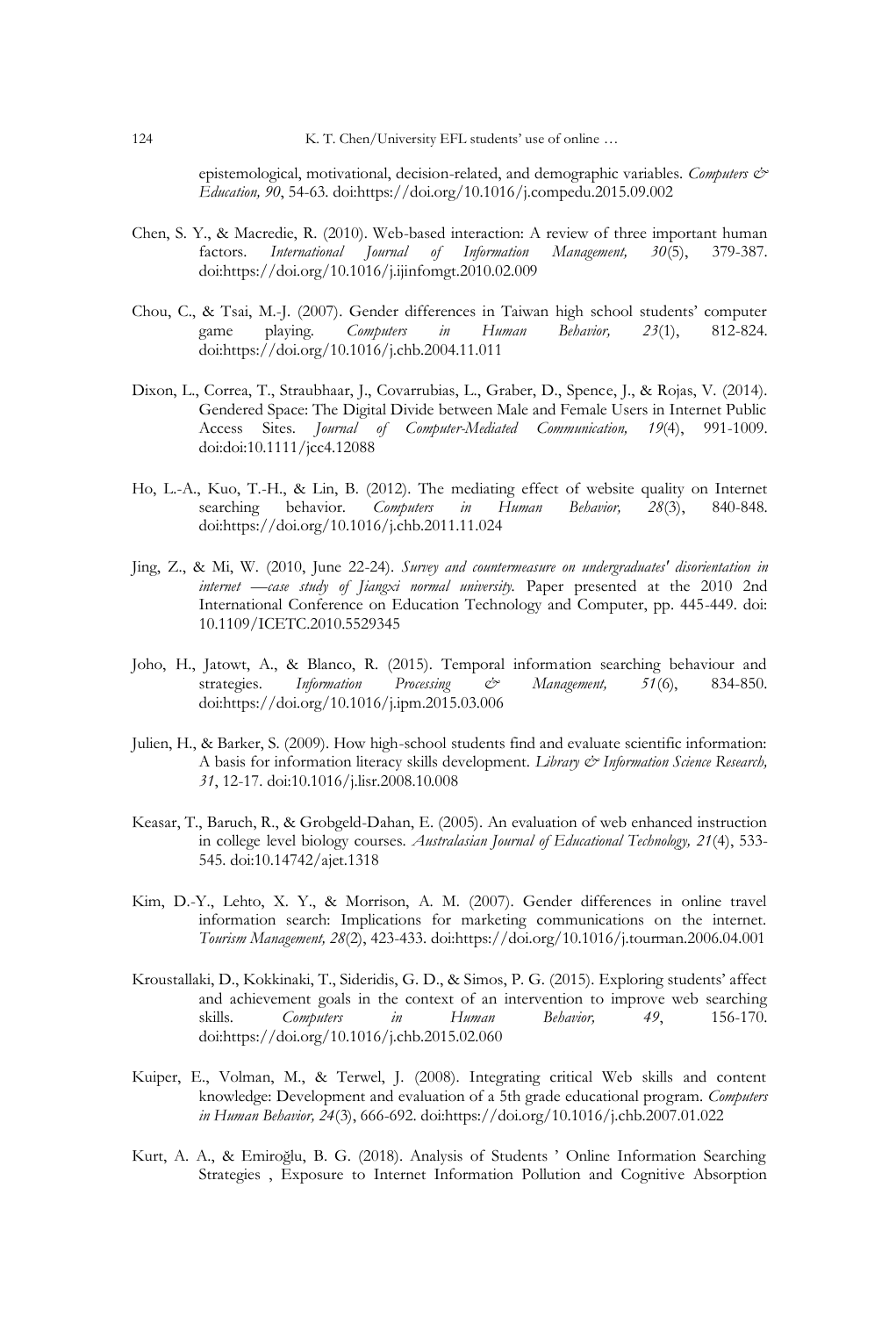Levels Based on Various Variables. *Malaysian Online Journal of Educational Technology, 6*(1), 18-29.

- Laxman, K. (2010). A conceptual framework mapping the application of information search strategies to well and ill-structured problem solving. *Computers & Education*, 55(2), 513-526. doi:https://doi.org/10.1016/j.compedu.2010.02.014
- Lee, M. J. (2005). Expanding Hypertext: Does It Address Disorientation? Depends on Individuals' Adventurousness. *Journal of Computer-Mediated Communication, 10*(3), 00-00. doi:doi:10.1111/j.1083-6101.2005.tb00255.x
- Lin, C. C., & Tsai, C. C. (2007). A navigation flow map method of representing students' searching behaviors and strategies on the web, with relation to searching outcomes. *CyberPsychology & Behavior, 10*(5), 689-695. doi:10.1089/cpb.2007.9969
- Mason, L., Ariasi, N., & Boldrin, A. (2011). Epistemic beliefs in action: Spontaneous reflections about knowledge and knowing during online information searching and their influence on learning. *Learning and Instruction, 21*(1), 137-151. doi:https://doi.org/10.1016/j.learninstruc.2010.01.001
- Monchaux, S., Amadieu, F., Chevalier, A., & Mariné, C. (2015). Query strategies during information searching: Effects of prior domain knowledge and complexity of the information problems to be solved. *Information Processing & Management, 51*(5), 557-569. doi:https://doi.org/10.1016/j.ipm.2015.05.004
- Nazim, M. (2008). Information searching behavior in the Internet age: A users' study of Aligarh Muslim University. *International Information & Library Review, 40*(1), 73-81. doi:10.1080/10572317.2008.10762764
- Sanchiz, M., Chin, J., Chevalier, A., Fu, W. T., Amadieu, F., & He, J. (2017). Searching for information on the web: Impact of cognitive aging, prior domain knowledge and complexity of the search problems. *Information Processing & Management*, 53(1), 281-294. doi:https://doi.org/10.1016/j.ipm.2016.09.003
- She, H. C., Cheng, M. T., Li, T.-W., Wang, C. Y., Chiu, H. T., Lee, P. Z., . . . Chuang, M. H. (2012). Web-based undergraduate chemistry problem-solving: The interplay of task performance, domain knowledge and web-searching strategies. *Computers & Education*, *59*(2), 750-761. doi:https://doi.org/10.1016/j.compedu.2012.02.005
- Thatcher, A. (2008). Web search strategies: The influence of Web experience and task type. *Information Processing & Management, 44*(3), 1308-1329. doi:https://doi.org/10.1016/j.ipm.2007.09.004
- Thompson, P. (2013). The digital natives as learners: Technology use patterns and approaches to learning. Computers  $\phi$  Education. 65, 12-33. learning. *Computers*  $\&c$ <sup>2</sup> Education, 65, 12-33. doi:https://doi.org/10.1016/j.compedu.2012.12.022

Tsai, M. J. (2009). Online Information Searching Strategy Inventory (OISSI): A quick version and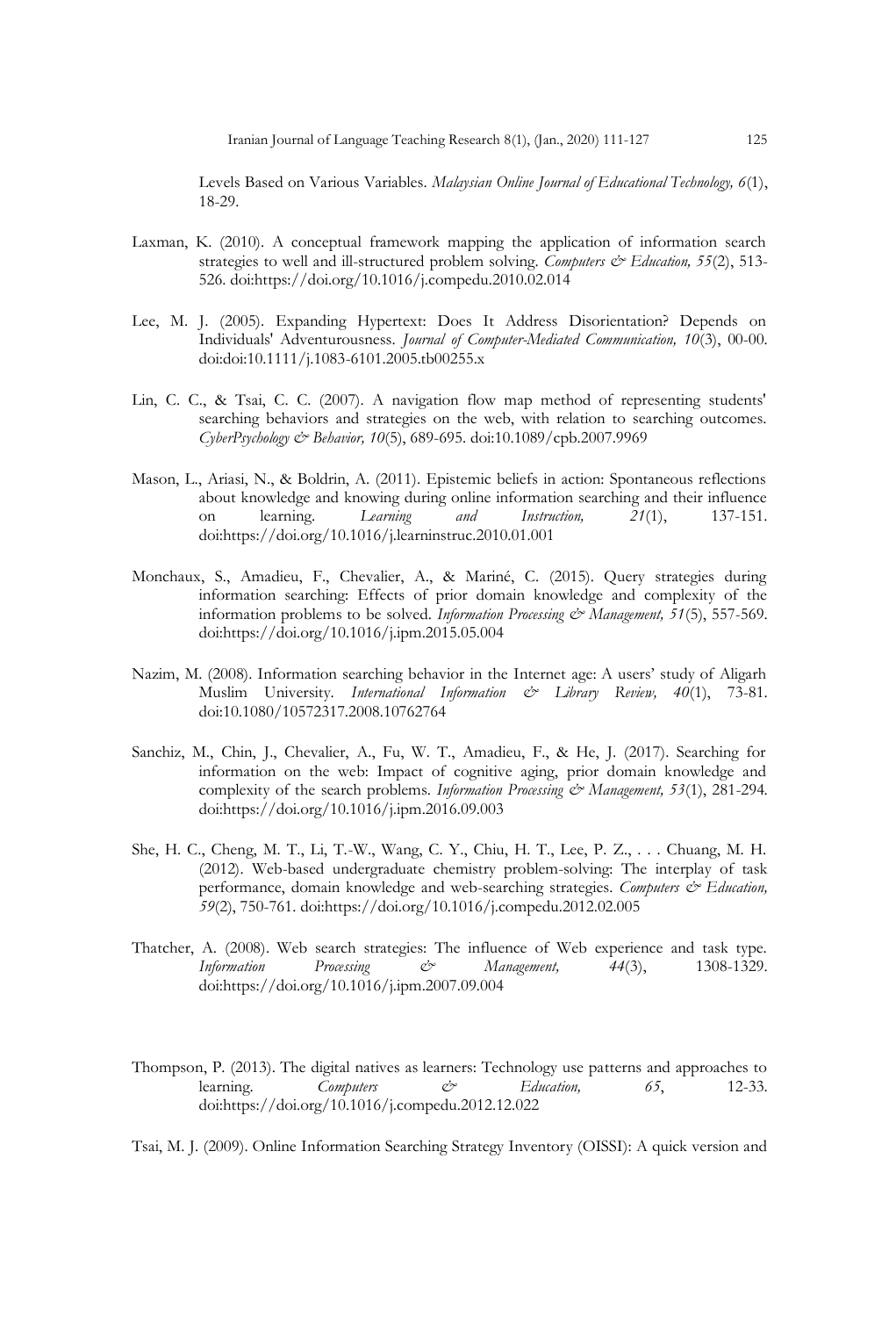a complete version. *Computers & Education*, 53(2), 473-483. doi:http://dx.doi.org/10.1016/j.compedu.2009.03.006

- Tsai, M. J., Liang, J. C., Hou, H. T., & Tsai, C. C. (2012). University students' online information searching strategies in different search contexts. *Australasian Journal of Educational Technology, 28*(5), 881-895. doi:10.14742/ajet.822
- Tsai, M. J., & Tsai, C. C. (2003). Information Searching Strategies in Web-Based Science Learning: The Role of Internet Self-Efficacy. *Innovations in Education and Teaching International, 40*(1), 43-50.
- Tsai, M. J., & Tsai, C. C. (2010). Junior high school students' Internet usage and self-efficacy: A re-examination of the gender gap. *Computers & Education*, 54(4), 1182-1192. doi:https://doi.org/10.1016/j.compedu.2009.11.004
- Tseng, M. C. (2010). Factors That Influence Online Reading: An Investigation into EFL Students' Perceptions. *The Reading Matrix, 10*(1), 96-105.
- Volman, M., Van Eck, E., Heemskerk, I., & Kuiper, E. (2005). New technologies, new differences. Gender and ethnic differences in pupils' use of ICT in primary and secondary education. Computers  $\zeta^*$  Education, 45(1), 35-55.  $secondary$  education. doi:https://doi.org/10.1016/j.compedu.2004.03.001
- Walraven, A., Brand-gruwel, S., & Boshuizen, H. P. A. (2008). Information-problem solving: A review of problems students encounter and instructional solutions. *Computers in Human Behavior, 24*(3), 623-648. doi:https://doi.org/10.1016/j.chb.2007.01.030
- Walraven, A., Brand-Gruwel, S., & Boshuizen, H. P. A. (2009). How students evaluate information and sources when searching the World Wide Web for information.  $Computers$   $\csc$   $\csc$   $Education$ ,  $52(1)$ ,  $234-246$ . doi:https://doi.org/10.1016/j.compedu.2008.08.003
- Wu, Y. T., & Tsai, C. C. (2007). Developing an Information Commitment Survey for Assessing Students' Web Information Searching Strategies and Evaluative Standards for Web Materials. *Educational Technology & Society, 10*(2), 120-132.
- Wu, Y. T., & Tsai, C. C. (2005). Information commitments: evaluative standards and information searching strategies in web-based learning environments. *Journal of Computer Assisted Learning, 21*(5), 374-385. doi:doi:10.1111/j.1365-2729.2005.00144.x
- Zhou, M. (2014). Gender difference in web search perceptions and behavior: Does it vary by task performance? *Computers & Education, 78*, 174-184. doi:https://doi.org/10.1016/j.compedu.2014.06.005

#### Acknowledgment

This work was supported by the Ministry of Science and Technology in Taiwan under Grant [MOST 104-2410-H-324-007].